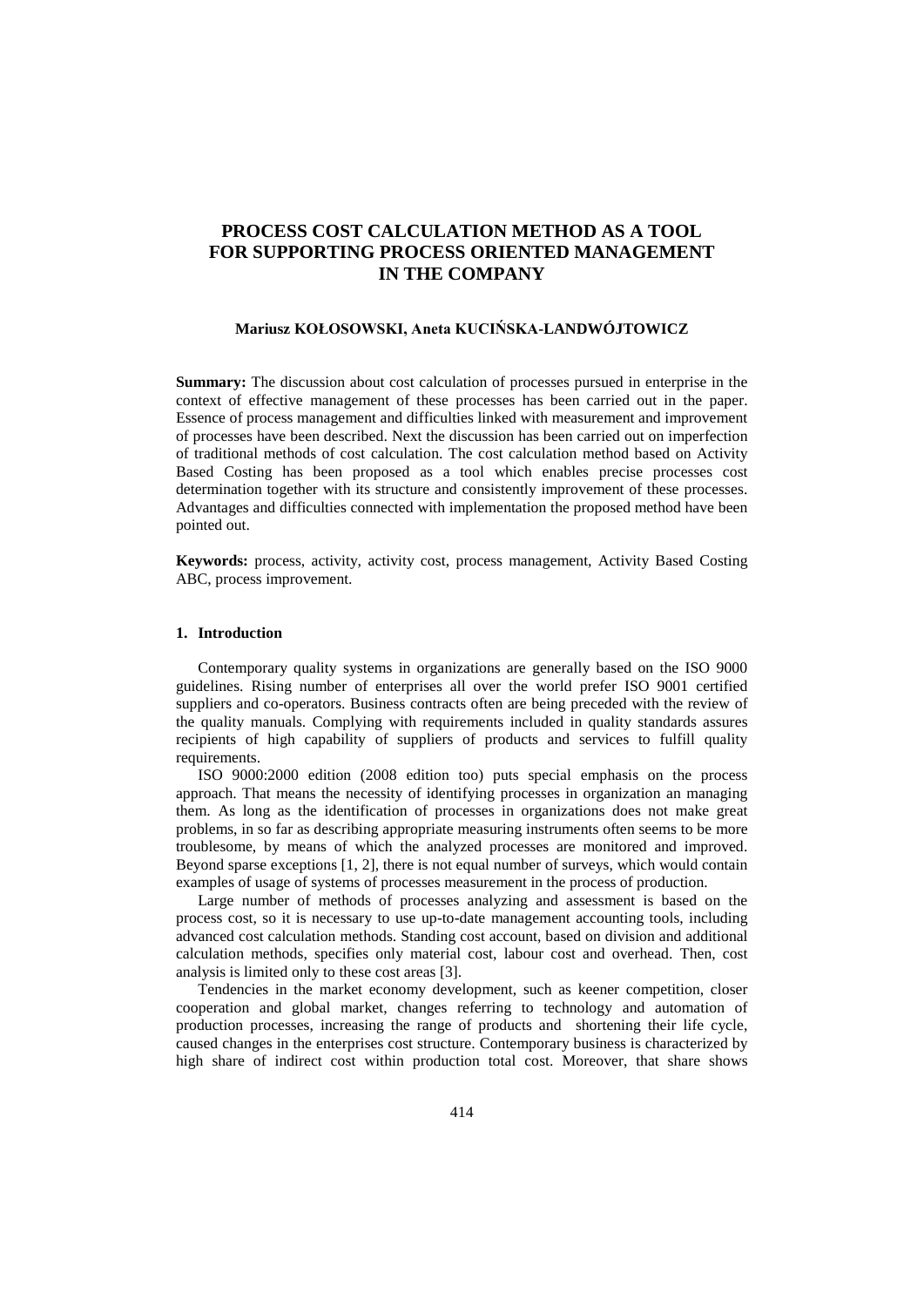permanently an increasing trend. That is why traditional methods of cost calculation provide inexact information that contribute to make mistaken decision. More over, described tendencies require knowing exact values of all cost components related to manufacturing process, the total cost of manufactured products and, of course, the cost of particular processes in enterprise. Traditional cost calculation methods do not make it possible [3, 4].

Costs of processes are not recorded in the separate accounts in the traditional financial accountancy, that is why it should be carefully selected out of the other items passed in the system. According to A. Hamrol, that is why it is one of the main reasons that reliable estimation of quality assurance processes costs in Polish enterprises is not common [5]. This problem seems to touch other processes in organizations too. It is obvious that without precise cost information full description of effectiveness of the realized actions is impossible. That is why to put in practice the guidelines of the process approach by introducing processes measurement, for example based on the balanced scorecard, it is necessary to apply an appropriate method enabling to gain suitable cost data and its transformation into usable information from improvement of processes point of view.

#### **2. Process oriented management**

The change of the business environment entails the necessity of changing methods of management in present times. Contemporary conditions of enterprises functioning in turbulent surrounding, above all both intensifying competition and occurred changes dynamics, set new tasks in range of high quality products, increasing efficiency of business processes simultaneously aiming at decreasing the costs of production and shortening production cycles. As a result of such situation in enterprises is most often restructuring which is usually connected with dismissals, changes of organizational structures, legal status, implementation of expensive information system, asset sales, etc. But as the researches show, only 25- 30% enterprises assess that kind of short-term fixation brought positive results. Due to I. Durlik, traditional restructuring gradually allows to achieve technical and organizational progress in limits 5-10 percent annually, with successive revamping of organizational structures and management improvement. This improvement is most often connected with computerization and partial automation of management processes and production of processes created in traditional condition of information processing [6].

A chance for radical change manifesting itself first and foremost in better results, is precise analysis of processes appearing in organization, reorganization and continuous perfection. Great popularity in 90's gained Business Process Reengineering (BPR) which main guideline is to make radical changes of hierarchic organization structure into horizontal, based on processes not on functions [3, 6, 7].

Reengineering put an emphasis on breakage with the old rules of organization and designing all processes in every area of enterprise. We cannot focus only on technological processes. Such conception establishes redesigning of comprehensive processes i.e. concentrated both on internal and external customer service [6].

Radical changes are not registered in the TQM philosophy, which is based on the Kaizen continuous improvement principle. Such perceptible orientation of improvement of processes assembles also the series of ISO 9000:2000 and later standards [8]. According to these norms, the process approach is a "systematic identification and management of the processes employed within an organization and particularly the interactions between such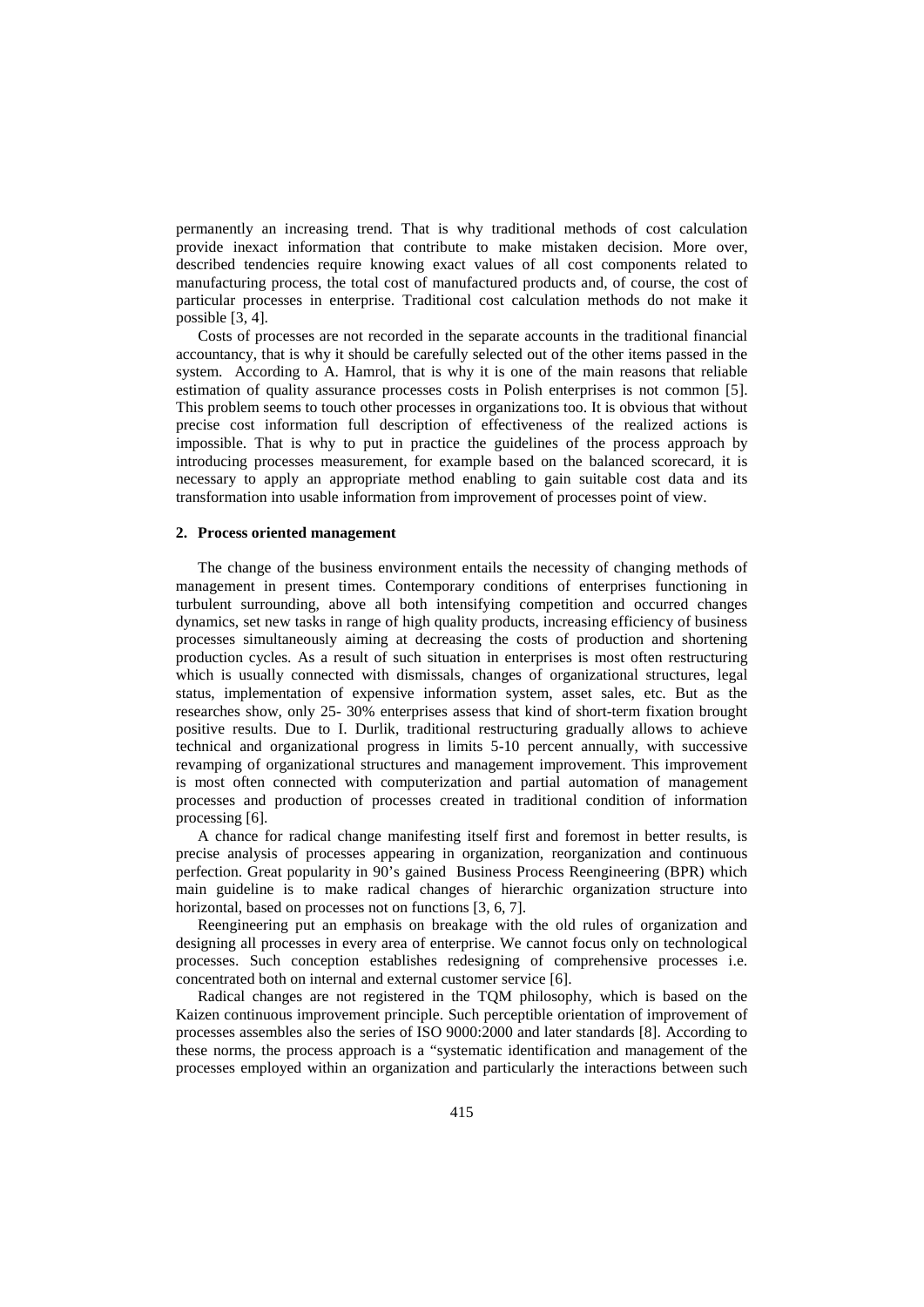processes", whereas a process is a "set of interrelated or interacting activities which transforms inputs into outputs" [8].

According to ISO 9001 standard, in order to implement and maintain a quality management system, the organization should [8]:

- 1) Identify the processes needed for the quality management system.
- 2) Determine the sequence and interaction of these processes.
- 3) Determine criteria and methods needed to ensure that both the operation and control of these processes are effective.
- 4) Ensure the availability of resources and information necessary to support the operation and monitoring of these processes.
- 5) Monitor measure and analyze these processes, and implement actions necessary to achieve planned results and continual improvement of these processes.

Adaptation to the process approach assumptions entails the necessity of changes in the organizational structures of enterprises. Most of the management systems in Polish enterprises are based on functional structures. The crucial disadvantage of these structures is the fact that they reflect only the functions of organizations, but not the processes, that cut the borders of functional cells.

Process approach requires glance on fundamental business processes from transfunctional perspective, that is across various functional divisions traditionally formed in enterprises [3, 6]. It forced development of new forms of organizational structures, as network or process structures. In enterprises organized around processes, basic organizational units are processes teams, directed on meeting internal and external customer needs. Processes runs horizontally through functional structure, as opposed to vertical labour division which is the base of traditional approaches towards organization managements [3, 9].

Mainly the Total Quality Management conception contributed to proceeding development of organizational structure in which teams play the main part [9]. The necessity of quick reaction on market signals (customer needs), introducing information technology, and team work determines organizational structure compressing [9]. In practice, passage from functional to process deception is not easy, because the concentration on processes leads to disrobement of former division for functions and specialties, for the benefit multifunctional employee's teams, made for the specific processes needs. It should also be pointed that process orientation is not only a change of an organizational structure, but mainly development of organizational culture, as much as improvement of the abilities of team work among employees.

## **3. The proposal of the cost calculation method**

Transfunctional character of pursued process in enterprises make traditional methods of cost calculation being not enough to gain precise cost data connected with these processes. Activity Based Costing (ABC) characterize with greater possibilities of describing cost of making particular actions, than division and additional methods, where bigger part of costs is calculated on cost drivers in averaged way or in the spread form. Moreover, traditional cost calculation methods do not enable determining cost of particular processes in enterprise, so improving processes is much more difficult. Implementing Activity Based Costing enables avoiding difficulties mentioned above [3].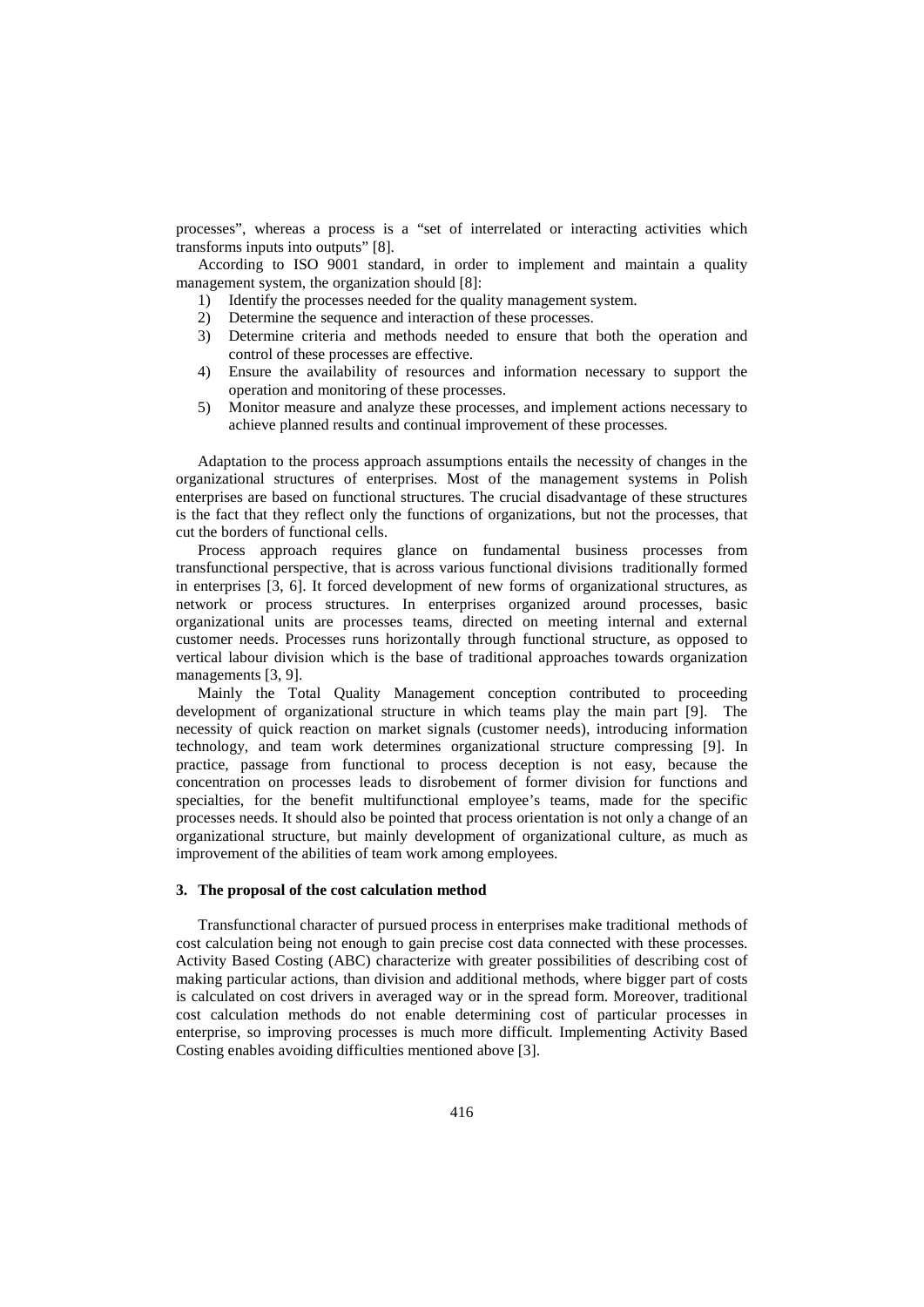That is why, the model of the cost calculation method based on the ABC method has been worked out. The proposed method includes four stages of proceeding:

- 1) Circumscribing the structure of the production process selecting implemented activities.
- 2) Establishing the activities outputs.
- 3) Establishing activities outputs measures.
- 4) Assigning activities cost to products and calculating products cost.

The fundamental assumption of Activity Based Costing is that not products but activities implemented in organizations are directly responsible for generating cost. Selecting activities in enterprise is a starting point of calculation accordingly the ABC method. According to ISO 9001:2000 standard "any activity, or set of activities, that uses resources to transform inputs to outputs can be considered as a process" [10]. Activities may be selected using quality system procedures, production process documentation (production orders), technological documentation (technology cards, processing instructions), interviews and research conducted in the enterprise.

Activities of the production processes in enterprise may be divided into direct and indirect activities. Direct activities participate in the production process route directly. Indirect activities support direct activities and other indirect activities. Accounting cost of activities starts from the indirect activities, divided into levels, up to direct activities as it has been described [11]. Cost of activity is assigned to other activities according to the number of units of its output measure.

Exemplary structure of production process route with specified direct and indirect activities has been show in the figure 1.

Processes realized in enterprises consist of a number of activities. Before defining activities processes costs, first the cost of the individual cost cell should be defined. To define this, factory accounting sheet, in which intermediate indicating costs are accounted for organizational units in enterprises, may be used. These costs are accounted directly out according to consumption or indirectly according to proper keys of division. In production practice, one action is often made on many cost cells. In the balance sheet of activities for every cost cell one may isolate actions in which this particular cell takes part. Part of the activity "z" that is a part of the process "p", realized on the cost cell "i", was described as the action "k" –  $c_{pzki}$ . The activities which are a part of one action may also be made on different cells, whereas one cell may take part in realization of actions which are parts of different activities. This interrelation has been presented in the figure 2.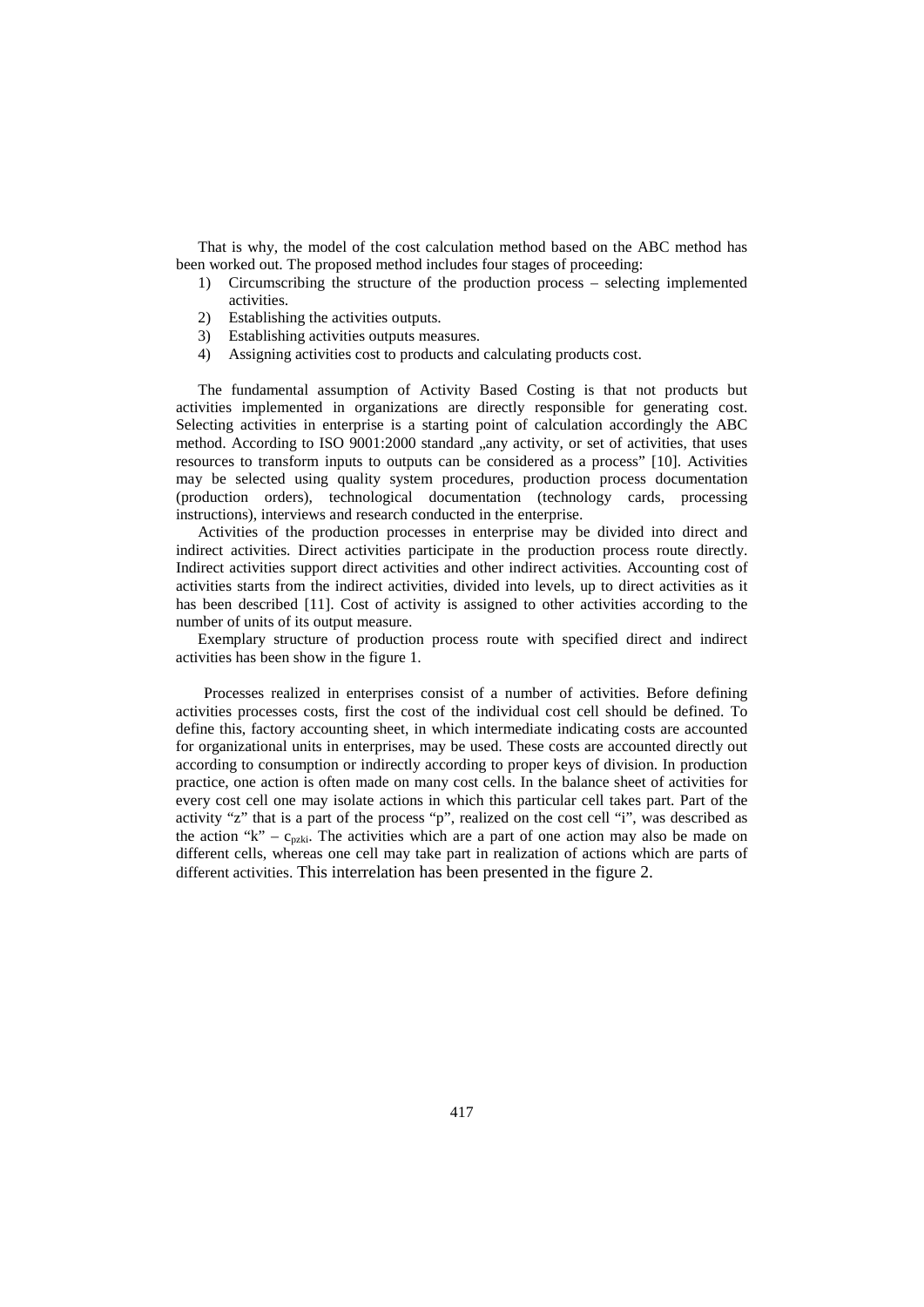

Fig. 1. Exemplary structure of production process route with specified direct and indirect activities (own elaboration based on [12])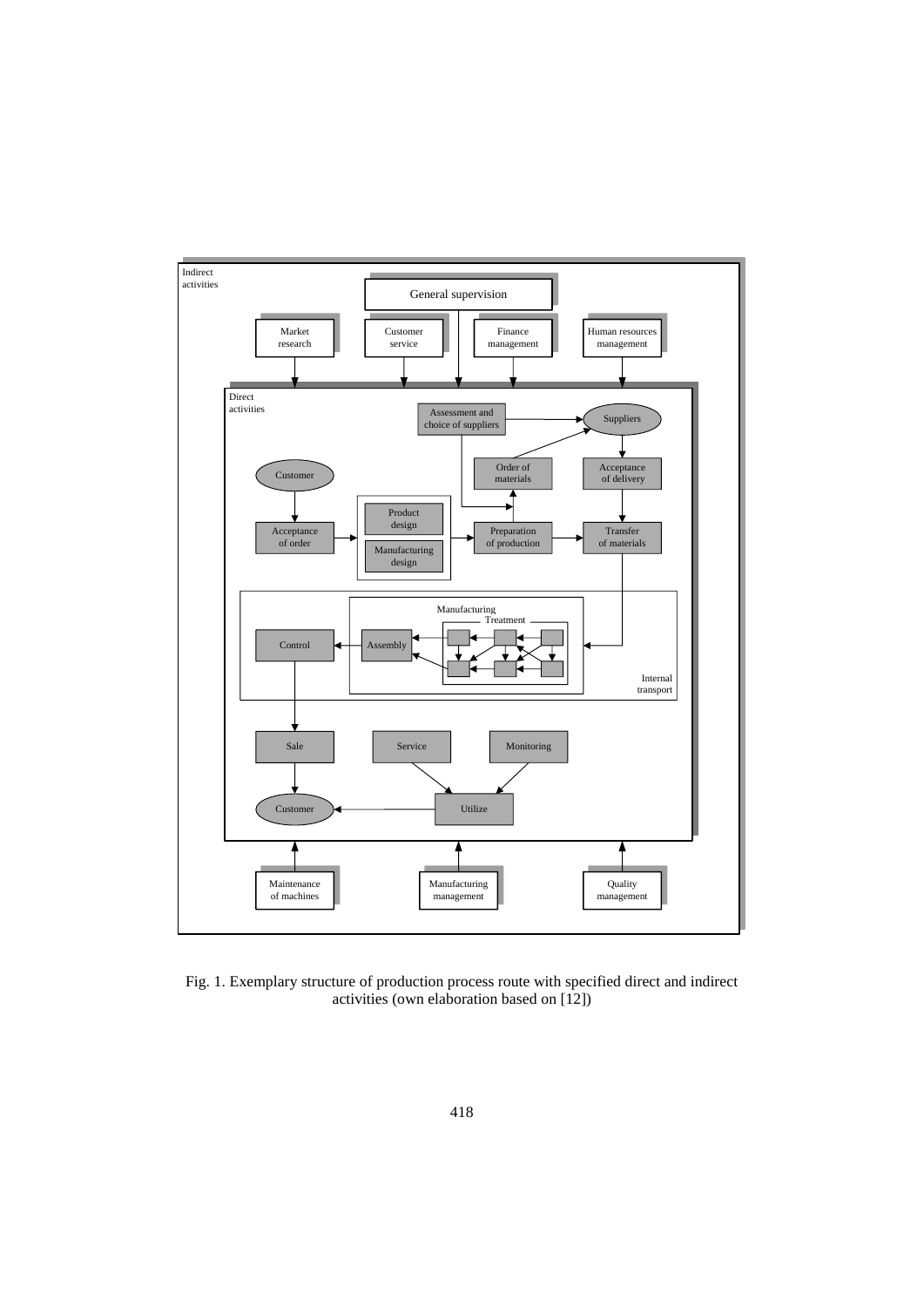

Fig. 2. Interrelation between actions and cost cells

The proposal of the balance sheet of activities has been presented in the fig. 3. Explanation to the fig.  $3$  – examples of actions and activities:

- $a_{D412}$  means action "1" included in the direct activity "4", executed in the cost cell "2",
- $a<sub>1925</sub>$  means action "2" included in the indirect activity "9", executed in the cost cell "5",
- A<sub>D3</sub> means direct activity "3".

After ascribing activities towards cost cells, assigning the indirect prime costs takes place.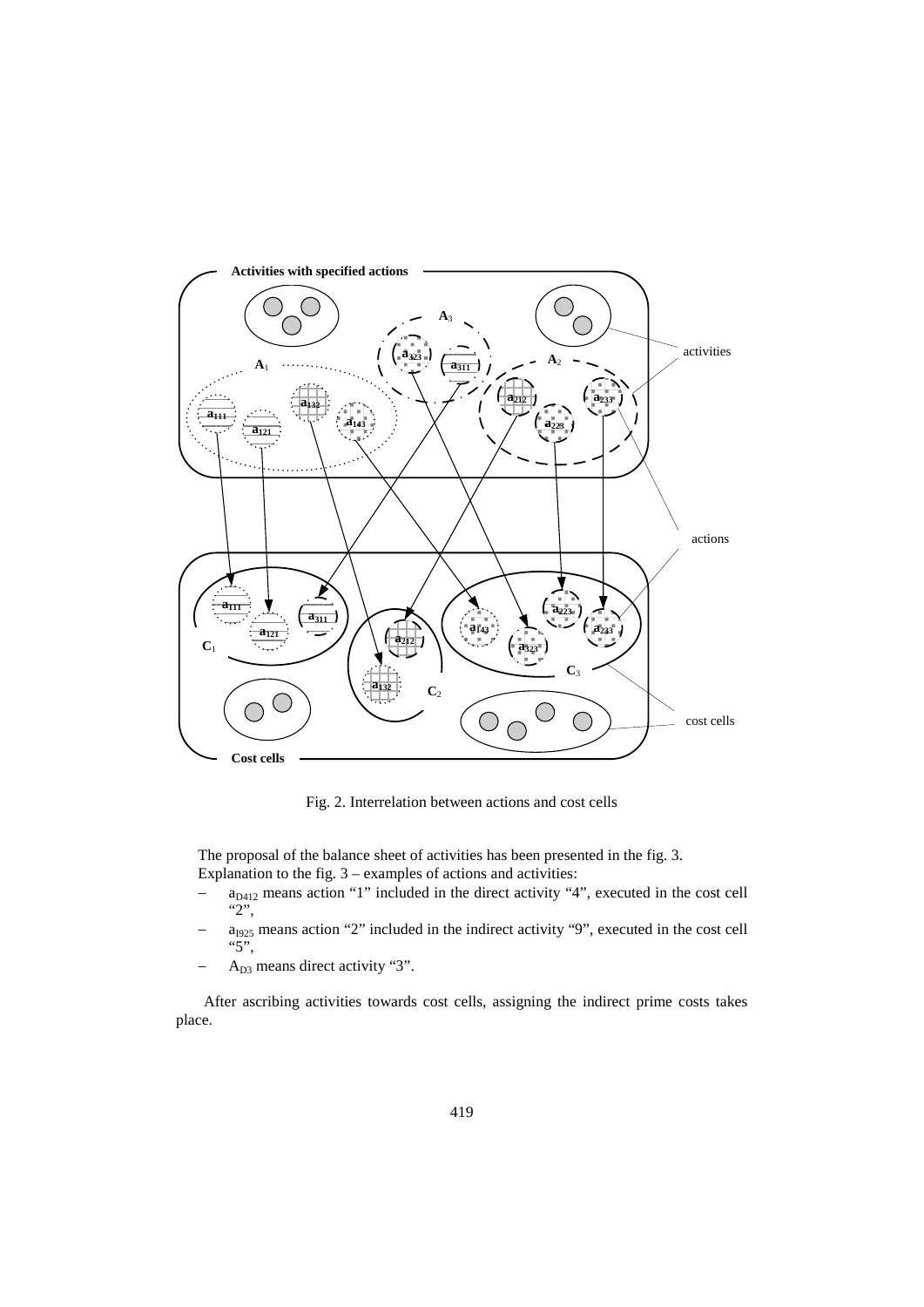



420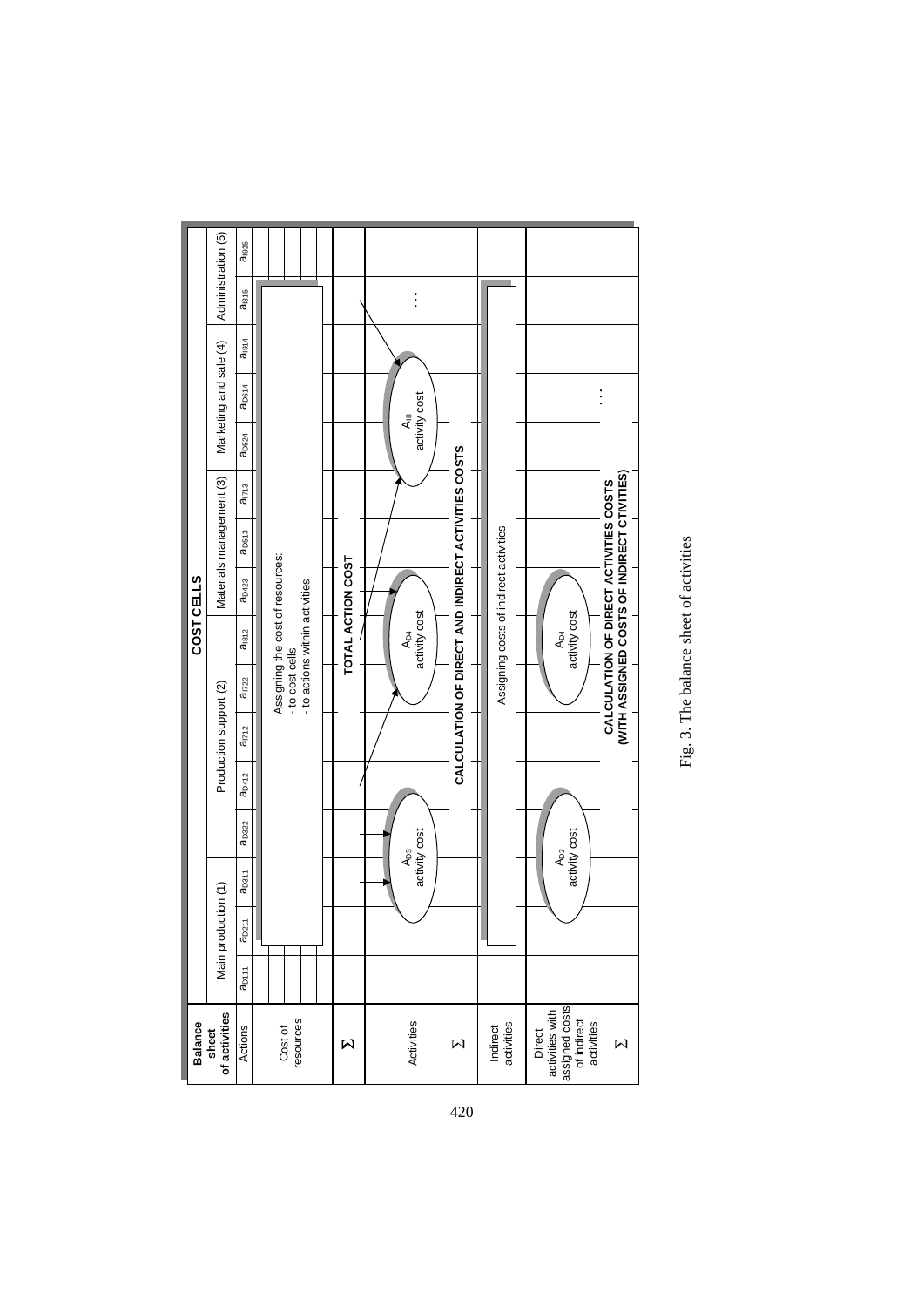Therefore it is possible to present total process cost as a total cost of activities of this process, while cost of particular activity could be expressed as a total cost of its actions – formulas (1-4):

$$
P_p = \{A_{pz}\}\tag{1}
$$

$$
c_p = \sum_{z=1}^{Z} c_{pz} \tag{2}
$$

$$
A_{pz} = \{a_{pzki}\}\tag{3}
$$

$$
c_{pz} = \sum_{k=1}^{K} c_{pzki}
$$
 (4)

where:  $P_p$  – process "p",

 $A_{pz}$  – activity "z" included in process "p",

 $c_p$  – process "p" cost,

 $c_{pz}$  – activity " $A_{pz}$ " cost,

 $a_{pzhi}$  – action "k" included in activity "A<sub>pz</sub>", executed in cell "i",

 $c_{pzki}$  – action " $a_{pzki}$ " cost.

Next stages are establishing the activities outputs and establishing activities outputs measures. These measures are quantitative indicators of the activities effects . They are the base of assigning activities costs to products. These measures should [13]:

- express the demand of a particular cost object for the activities,
- − reflect the causes of costs,
- − be understandable and easy to measure,
- compromise between accuracy and cost measurement.

Selecting these measures (distribution keys) is a very difficult task, especially in conditions of diversified production program that characterizes piece and small batch production. Nevertheless, appropriately selected distribution keys determine accurate cost calculation. So the aim is to compromise between the accuracy of the calculation and the cost of obtaining relevant data.

Calculating the product unit cost requires defining the set of activities that are necessary to manufacture and sell the product. Moreover, determining the number of units of each activity assigned to the product is indispensible. Evaluating the activity cost rate and total activity cost assigned to the product is based on formulas (5-7):

$$
x_z = \frac{c_z}{U_z} \tag{5}
$$

$$
u_{z} = \sum_{w=1}^{W} u_{zw}
$$
 (6)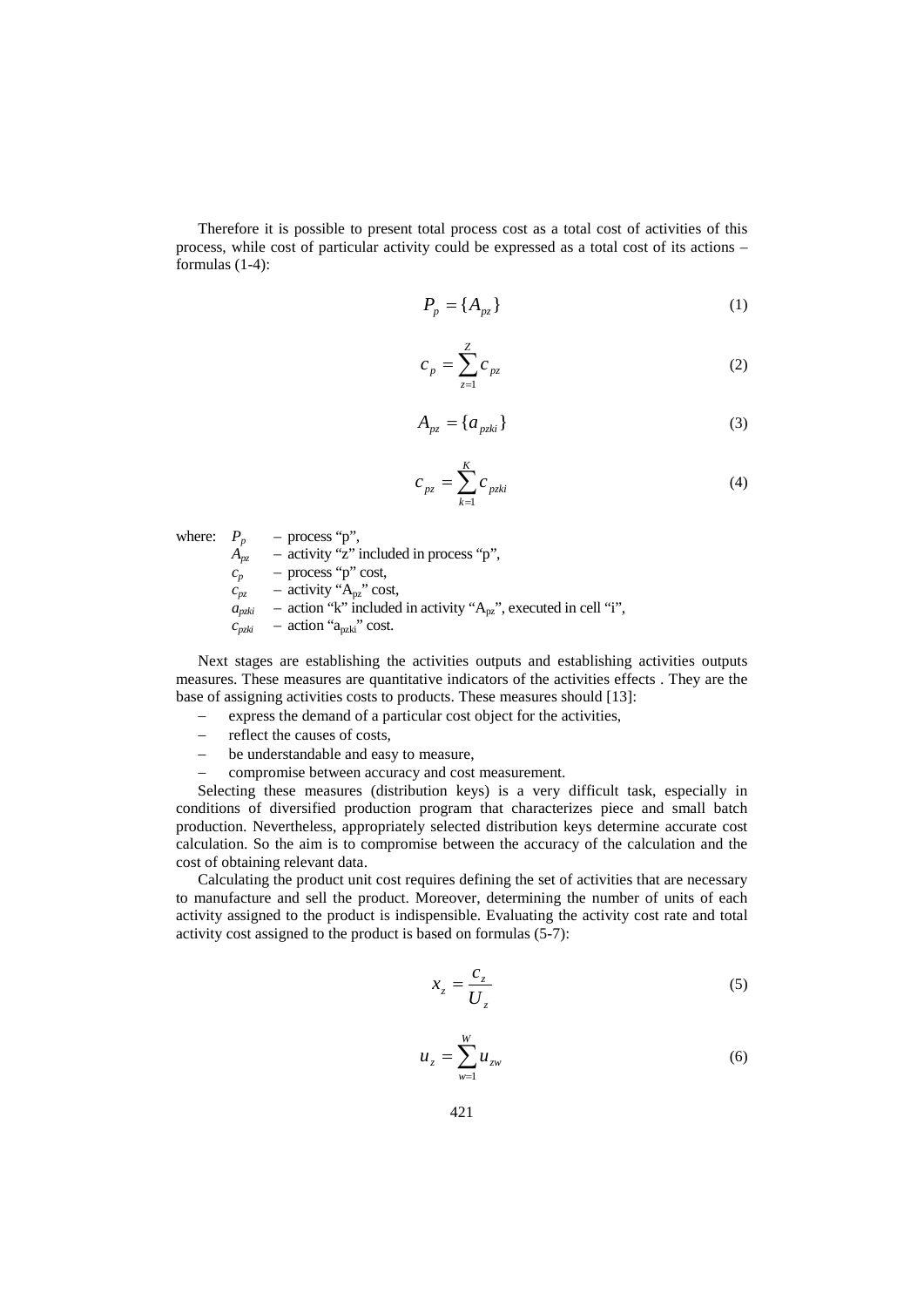$$
c_{zw} = x_z \times u_{zw} \tag{7}
$$

where:  $x_z$  – activity *z* cost rate,

 $c_z$  – activity *z* cost,

 $u_z$  – number of units of activity *z* output measure,

- $u_{zw}$  number of units of activity *z* output measure assigned to product *w*,
- *czw* activity *z* cost assigned to product *w*.

# **4. Process improvement in companies**

The main aim of the process approach is making processes improvement in enterprises possible. That is why processes in organizations should be defined and described as carefully as possible. Process improvement needs introducing process measurement, otherwise criteria of process assessment would not be unambiguous. According to economic aspects of running business, financial measures of processes are especially crucial for business efficiency. Therefore, the proposed method of cost calculation seems to be fully justified. Running process cost account according to ABC method makes taking reasonable decisions connected with processes in enterprise possible. Analyzed processes implemented in organizations supply data to conduct cost calculation according to ABC method. As a result we get accurate information concerns effectiveness of making an action, amount of bearing costs or processes and actions demanding improvement. This information is used in taking decisions linked with perfecting those processes in enterprise. Due to Z. Zymonik [14], cost analysis and advantages connected with processes realization and researches of solutions making a success for enterprises require taking Rummler and Brache's three levels of efficiency into consideration: organization, process and work station.

Making the most of possibilities to processes improvement realized in enterprise could be possible thanks to preparing of Activity Based Management system – ABM [10]. This system focuses on processes management and actions in order to rising the value obtained by customer and increasing profits spring into existence thanks to creation of that value. That system should include analysis of factors that generate costs, activities analysis and efficiency measurement.

Cost calculation based on the ABC method has a lot of advantages. It allows to answer following questions:

- Which activities consume specified resources in the organization?
- What is the cost of individual processes and activities of the company?
- Why the organization needs to pursue particular activities and business processes?
- What factors influence the amount of the costs of individual processes and activities?
- What part of activities is due to specific groups of products, services and purchasers of the company products?
- Which activities performed within the process are value added, and which lead to the reduction of the process value?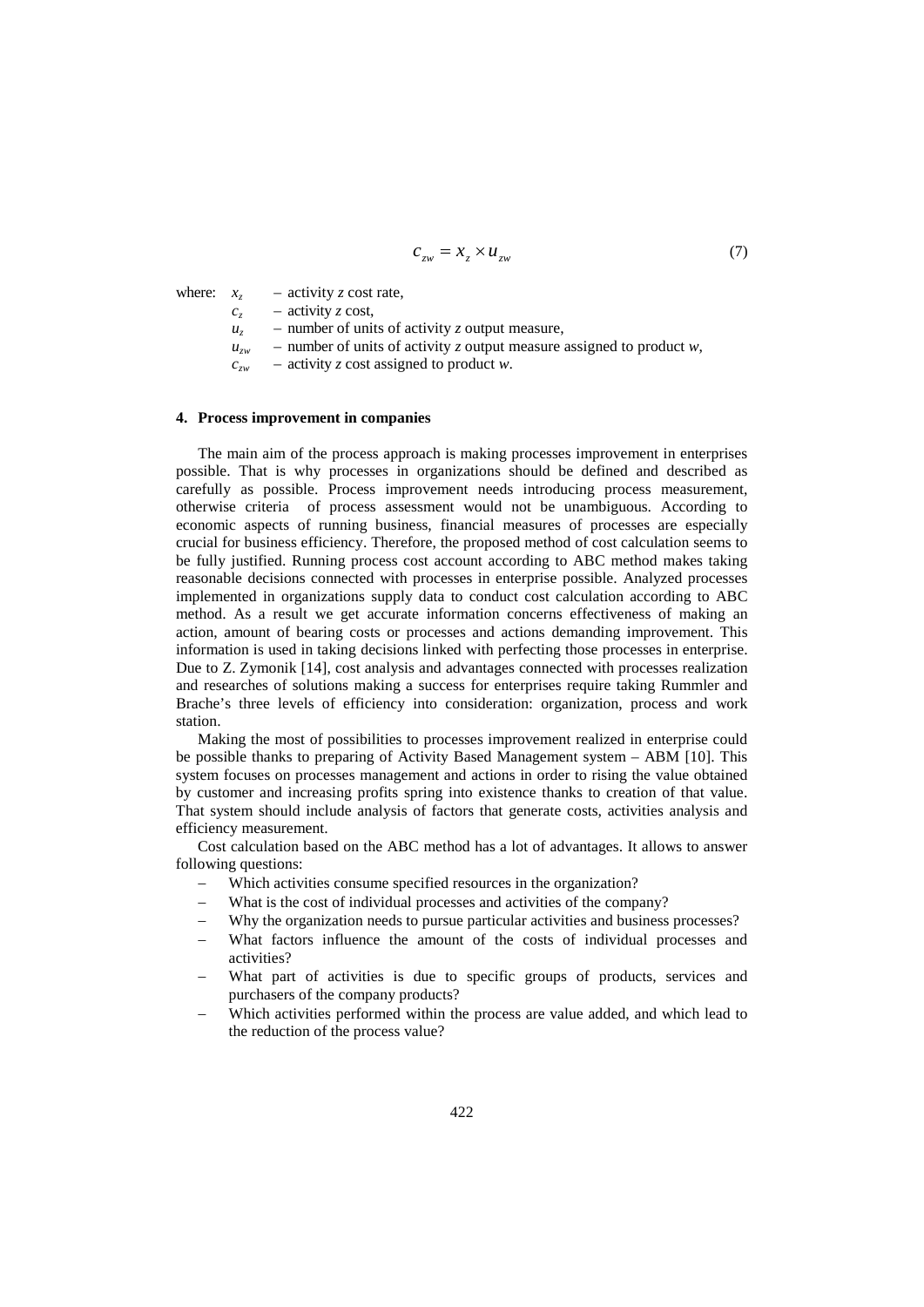It is also necessary to mention of limitations of using the ABC method in practice:

- − operation of most enterprises based on traditional functional organizational structure,
- time-consuming process of implementation,
- the correct identification of activities in the organization and defining units of measurement,
- the need for involvement managers of all departments in the preparations for the implementation,
- significant effort and high cost of operation of the ABC system in organizations,
- the need for continuous updating of the system after implementation.

It should be remembered that despite difficulties associated with implementing and maintaining the cost account system based on the ABC method, detailed cost analysis of particular process phase of production system conducts to minimization total production costs simultaneously meeting demanding of product consumers. It is crucial, so that process analysis should be complex from economic results of enterprise activity point of view and include whole production system. We should move towards obtain possibly beneficial results for whole system, not just for chosen fragment.

# **References**

- 1. Knosala R. i Zespół: Komputerowe wspomaganie zarządzania przedsiębiorstwem. Polskie Wydawnictwo Ekonomiczne, Warszawa, 2007.
- 2. Kucińska A.: Ocena skuteczności SZJ jako narzędzie jego doskonalenia. Problemy jakości, nr 5, 2007, pp. 17-21.
- 3. Matuszek J.: Inżynieria produkcji. Wydawnictwo Politechniki Łódzkiej, Filia w Bielsku-Białej, Bielsko-Biała, 2000.
- 4. Sobańska I. (red.): Rachunek kosztów. Podejście operacyjne i strategiczne. Wydawnictwo C.H. Beck, Warszawa, 2009.
- 5. Hamrol A.: Wybrane zagadnienia inżynierii jakości w przedsiębiorstwie produkcyjnym. Konferencja "Manufacturing '01. Współczesne problemy wytwarzania", vol. 2, Poznań 2001, pp. 253-278.
- 6. Durlik I.: Reengineering i technologia informatyczna w restrukturyzacji procesów gospodarczych. WNT, Warszawa, 2002.
- 7. Valiris G., Glykas M.: Critical review of existing BPR methodologies. The need for a holistic approach. Business Process Management Journal, vol. 5, no. 1, 1999. pp. 65- 86.
- 8. Norma PN-EN ISO 9001:2000 "Systemy zarządzania jakością. Wymagania". Polski Komitet Normalizacyjny, wrzesień 2001.
- 9. Piotrowicz A.: Zmiany struktury organizacyjnej przedsiębiorstwa. Wydawnictwo Adam Marszałek, Toruń, 2002.
- 10. Miller J., Pniewski K., Polakowski M.: Zarządzanie kosztami działań. Wydawnictwo WIG – Press, Warszawa, 2000.
- 11. Kołosowski M., Chwastyk P.: Rozliczanie kosztów działań w systemie zapewnienia jakości. [w:] Knosala R. (red.): Komputerowo Zintegrowane Zarządzanie, tom I, Oficyna Wydawnicza PTZP, Opole, 2010, s. 695-702.